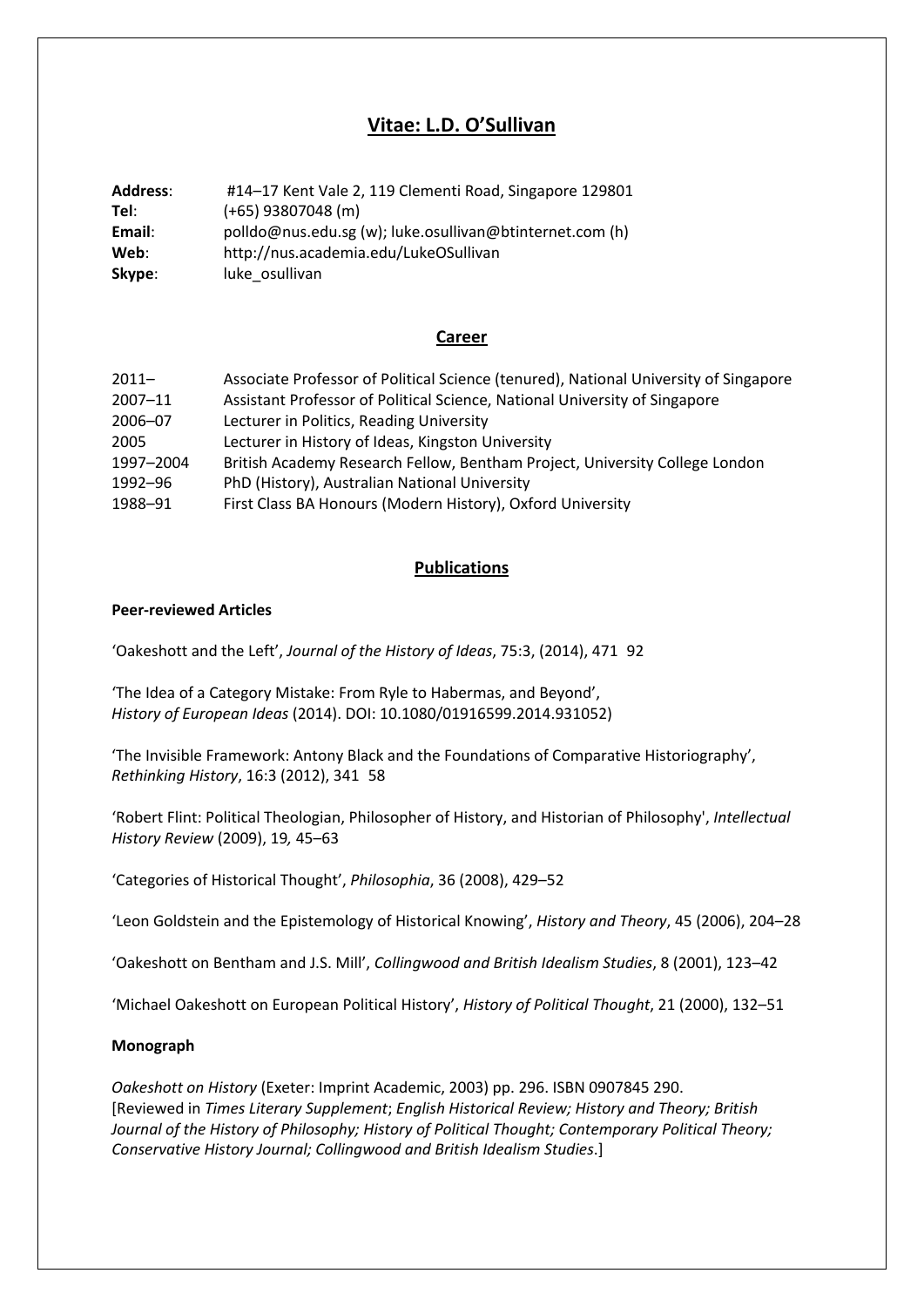#### **Edited Books**

Michael Oakeshott, *Notebooks 1922–86 (Selected Writings Vol. 6)* (Exeter: Imprint Academic, 2014) [Reviewed in *Times Literary Supplement*; *Spectator*; *New Statesman*; *History of Political Thought*]

Michael Oakeshott, *Early Political Writings, 1925–30 (Selected Writings Vol. 5)* (Exeter: Imprint Academic, 2010), pp. 233. ISBN 1845400534.

Michael Oakeshott, *The Vocabulary of a Modern European State: Essays and Reviews 1952–88 (Selected Writings Vol. 4)*, (Exeter: Imprint Academic, 2008), pp. 360. ISBN 1845400313.

Michael Oakeshott, *The Concept of a Philosophical Jurisprudence: Essays and Reviews 1926–51 (Selected Writings Vol. 3)*, (Exeter: Imprint Academic, 2007), pp. 400. ISBN 1845400309.

*The Correspondence of Jeremy Bentham 1824–28*, vol. 12, (Oxford: Oxford University Press, 2006), pp. 528. ISBN 019927830X (co‐ed. with C. Fuller).

Michael Oakeshott, *Lectures on the History of Political Thought (Selected Writings Vol. 2)* (Exeter: Imprint Academic, 2005), pp. 516. ISBN 184500054 (co‐ed. with T. Nardin). [Reviewed in *Times Literary Supplement*, *Quadrant*. Now in paperback.]

Michael Oakeshott, *What is History? and other essays (Selected Writings Vol. 1)*, (Exeter: Imprint Academic, 2004), pp. 454. ISBN 0907845835. [Reviewed in *Times Higher Education Supplement*; *History of Political Thought*; *Political Studies Review*; *The Spectator*; *Quadrant; Appraisal*.]

#### **Review Articles**

'Past Polemic: The Use of History in Conservative Thought', *Storia della Storiografia*, 59–60 (2011), 291–300

'Our Knowledge of the Past: Tucker, Bayes, and the Logic of Historical Judgment', *Journal of the Philosophy of History*, 2 (2008), 250–62

'The Continuing Influence of Sidgwick's Ethics', *British Journal for the History of Philosophy*, 10 (2002), 477–87

#### **Book Chapters**

'The Critique of Videology: Video Games and the Digital Transformation of the Public Sphere', in *The Digital Transformation of the Public Sphere*, ed. A. Karatzogianni, D. Nguyen, E. Serafinelli, Palgrave Macmillan (forthcoming, 2015)

'Worlds of Experience: History' in *The Cambridge Companion to Oakeshott*, ed. E. Podoksik (Cambridge: Cambridge University Press, 2012), 4263

#### **Shorter Comments**

'Sovereigns And Citizens: A Response To Field', *Global Discourse*, 2014. DOI: 10.1080/23269995.2014.973771).

'Realism And Imagination: A Response To Kelly', *Global Discourse*, 2014.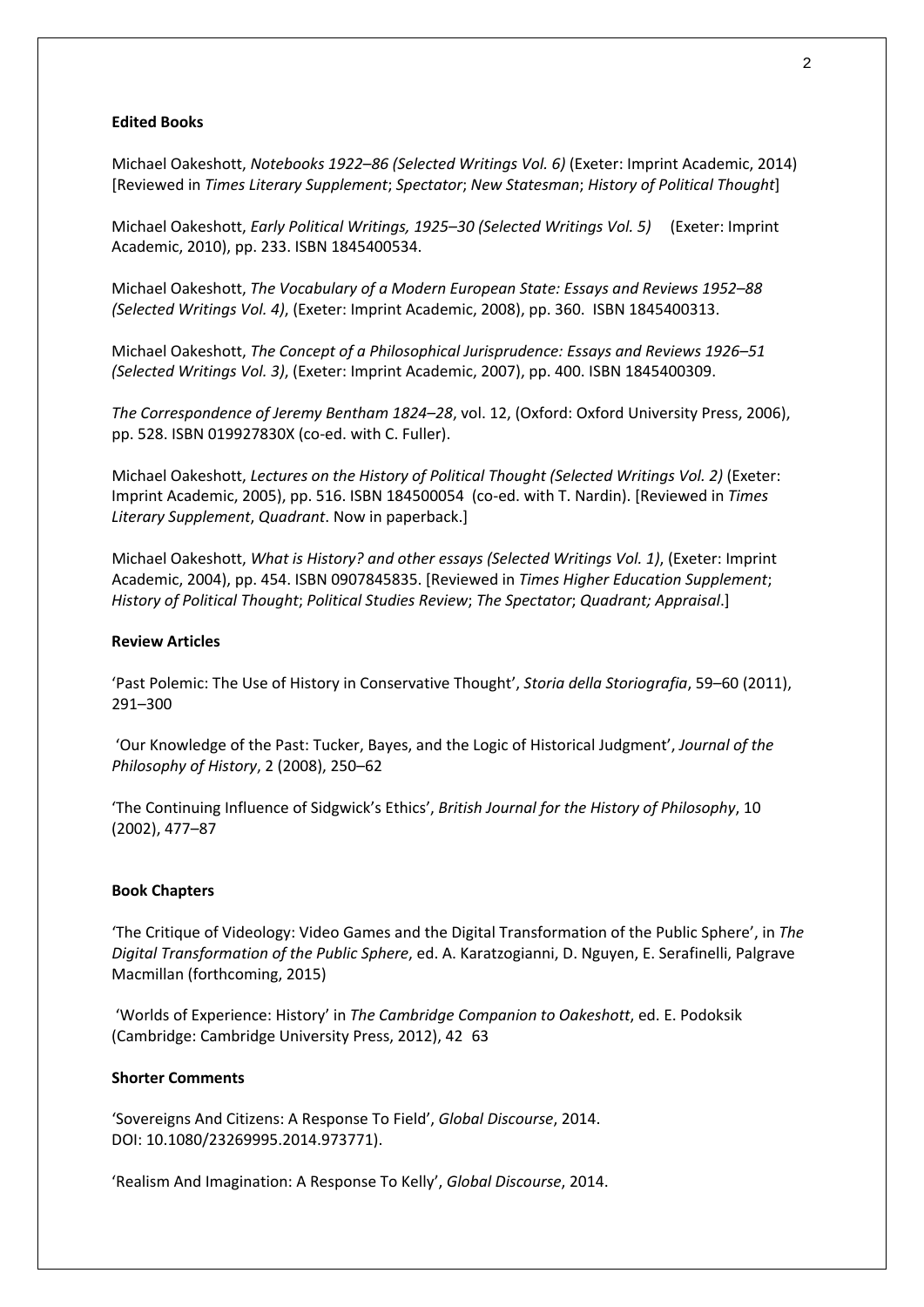#### DOI: 1080/23269995.2014.962390.

### **Non‐refereed Articles**

'Democracy or Just Demo Crazy? A Critical Examination of the 2012 Global May Manifesto.' *Cuadernos de Pensamiento Politico*, 36:3 (2012): 77100. (in Spanish).

### **Book Reviews**

In journals including *Contemporary Political Theory*, Philosophy *in Review*, *British Journal for the History of Philosophy*, *International Affairs*, *Asian Journal of Political Science*, *Terrorism and Political Violence*, *History of Political Thought*, *Political Studies*, *Journal of Legislative Studies,* and *Democratisation*. Details available on request.

### **Teaching**

### **NUS**

| 2014 16 | Hobbes (UG), Honours Year Seminar                                               |
|---------|---------------------------------------------------------------------------------|
| 2012 14 | Democratic Theory (UG) Lecturer, Class Tutor                                    |
| 2012-14 | Politics and Film (UG) Lecturer, Class Tutor                                    |
| 2012-13 | Politics, Music, and Society (UG) Lecturer, Class Tutor                         |
| 2008-11 | Rhetoric and Politics (UG) Honours Year Seminar                                 |
| 2008-11 | Politics and Visual Culture (UG) Lecturer, Class Tutor                          |
| 2009-10 | Research Design in Political Science (MA) Graduate Seminar                      |
| 2009-10 | Twentieth Century Theories of International Relations (UG) Honours Year Seminar |
| 2009-10 | International Political Theory (UG) Honours Year Seminar                        |
| 2008-09 | Democratic Theory (UG) Lecturer, Class Tutor                                    |
|         |                                                                                 |

### **Reading University**

| 2006-07 | Political Classics (UG) Lecturer, Class Tutor |
|---------|-----------------------------------------------|
| 2006-07 | Modern Political Theory (UG) Class Tutor      |

### **Kingston University**

| 2005 | The Philosophy of History (UG) Lecturer, Class Tutor |
|------|------------------------------------------------------|
| 2005 | Romanticism, 1789-1848 (UG) Lecturer, Class Tutor    |
| 2005 | Historical Research Skills (UG) Class Tutor          |

### **UCL**

| 1999-2003 | The British, American, and French Revolutions, 1688-1815 (MA) Seminar Leader |
|-----------|------------------------------------------------------------------------------|
| 1998-2003 | Political Thought from Plato to Marx (UG) Class Tutor                        |

### **Professional Service**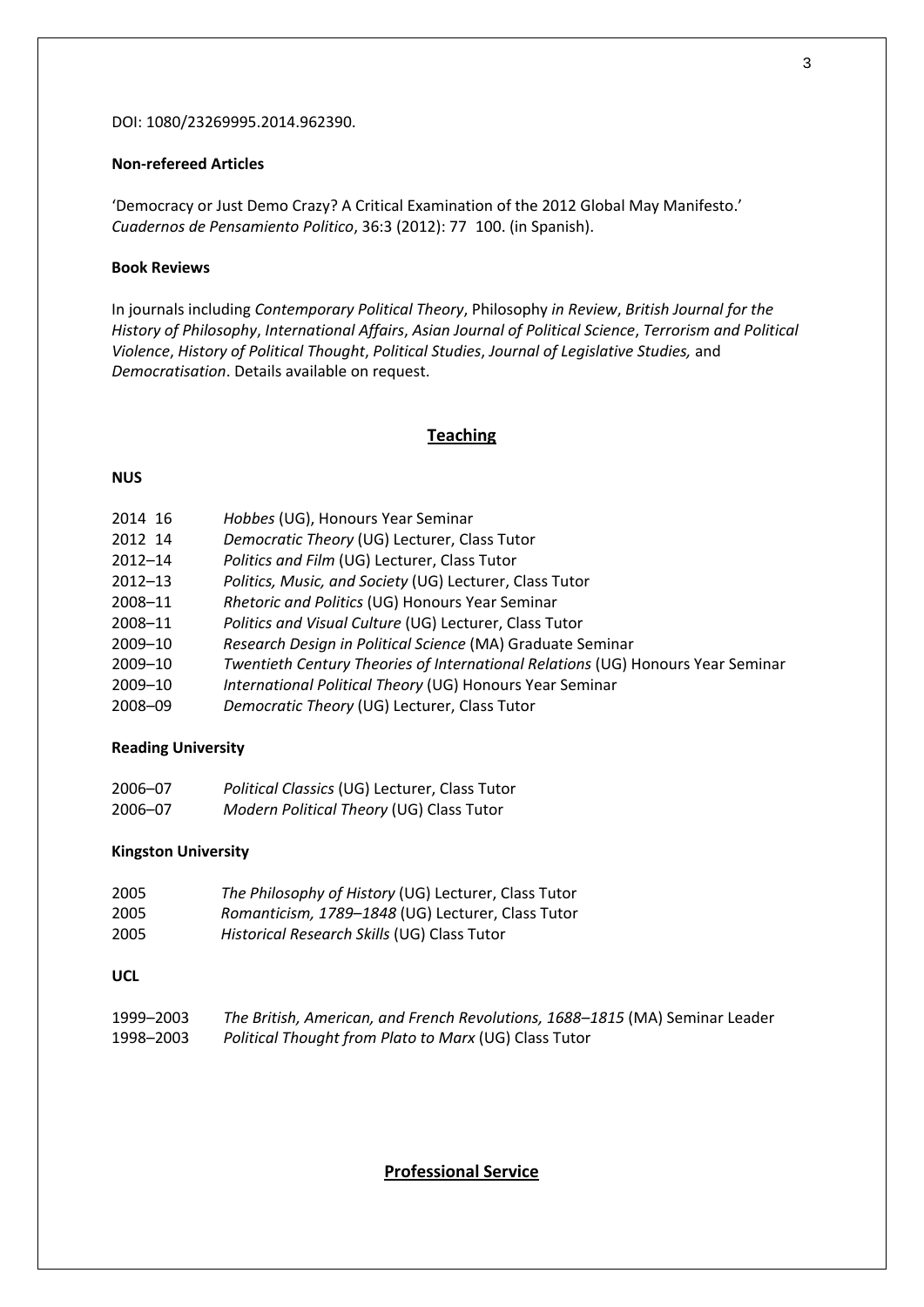Invited reader for a variety of publishers (Cambridge University Press, Palgrave Macmillan) and internationally peer reviewed journals (including *Erkenntnis*; *British Journal for the History of Philosophy*; *International Studies Perspectives*; *International Relations*; *International Theory*; *Journal of the Philosophy of History*; *Political Studies*; *Global Society*; *Contemporary Political Theory*; *Clio*). Details available on request.

# **Awards, Grants, and Fellowships**

- 2015 Fellow, NUS University Scholar's Programme
- 2014 NUS FASS Excellent Researcher Award
- 2011 NUS Faculty Excellent Teacher Award
- 2010 NUS Faculty Excellent Teacher Award
- 2009 NUS Faculty Excellent Teacher Award
- 2006 British Academy Small Research Grant
- 1998 Honorary Fellow, UCL History Department
- 1997 British Academy Institutional Research Fellow
- 1992 Overseas Postgraduate Research Scholarship, ANU
- 1989 Exhibitioner, St Hugh's College, Oxford University

# **University Administration**

#### **NUS**

| 2014        | Head of Department, Department of Political Science                      |
|-------------|--------------------------------------------------------------------------|
| 2013        | Chair, Search Committee (Comparative Politics)                           |
| 2012        | Chair, Search Committee (Governance and Public Policy)                   |
| 2012        | Member, Curriculum Review Committee, Faculty of Arts and Social Sciences |
| 2011        | Chief Co-Ordinator, NUS-IPSA Summer School for Research Methods          |
| $2011 - 13$ | Deputy Head, Department of Political Science                             |
| 2011-09     | Chair and Graduate Coordinator, Graduate Committee                       |
| $2011 - 09$ | Member, Faculty Graduate Coordinator's Committee                         |
| 2009        | Member, Search Committee for Positions in International Relations        |
| 2009, 2010  | Cover for Head of Department (August 2009, December-January 2010)        |
| 2008-2009   | Member, Graduate Committee                                               |
|             |                                                                          |

#### **UCL**

2003–1998 Member, Board of Examiners, MA in Legal and Political Theory

### **Invited Talks**

| 2014 | Singapore Management University, 'The History of Ideas'                                  |
|------|------------------------------------------------------------------------------------------|
| 2013 | Yangon, Myanmar: Konrad Adenauer School for Young Politicians, 'Political<br>Leadership' |
| 2012 | Seoul, South Korea: ASAN Institute, 'Michael Oakeshott's Cold War Liberalism'            |